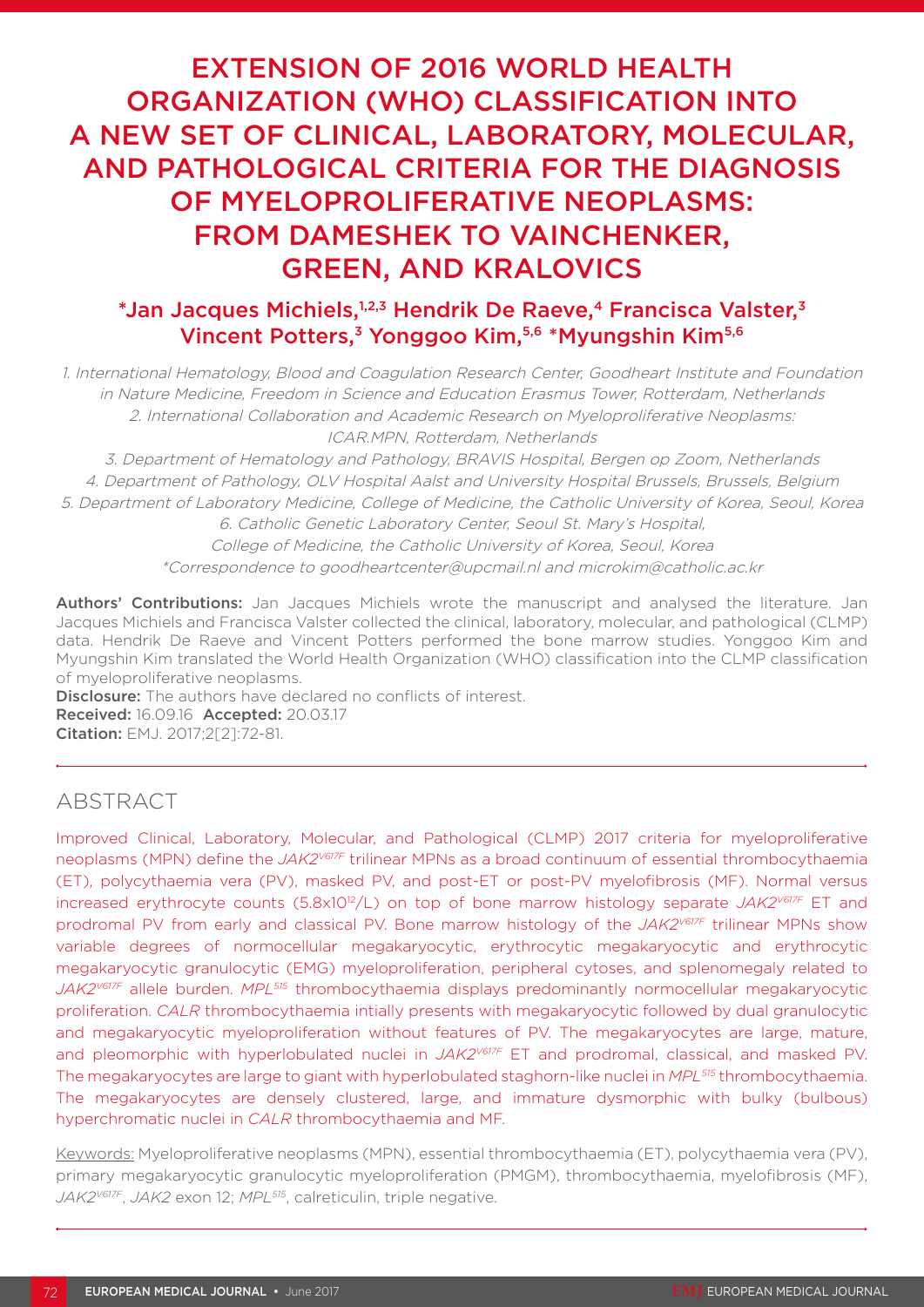

#### Figure 1: Changing concepts of PVSG-WHO classification of myeloproliferative neoplasms into CLMP criteria of *JAK2V617F* mutated essential thrombocythaemia, polycythaemia vera, and myelofibrosis and JAK2 wildtype CALR or MPL mutated thrombocythaemia and myelofibrosis: from Dameshek to Vainchenker, Kralovics and Michiels 1950–2017.

Left) The Dameshek (1950) one cause hypothesis of PV as a trilinear MPD<sup>2</sup> has been confirmed by Vainchenker's discovery in 2005 of the *JAK2<sup>V617F</sup>* mutation<sup>8</sup> as the driver of the trilinear MPNs, ET, PV, and MF.9,10,11,33 Upper) Dameshek (1951)<sup>3</sup> speculated on the possible causal interrelationship among MPS showing trilinear bone marrow features in PV, dual increase of megakaryocytes and fibroblasts in AMM and unilinear megakaryopoiesis in ML. Right middle) The Hannover and Rotterdam Bone Marrow Classifications of the MPD recognised prefibrotic ML and AMM as a distinct entity of prefibrotic and fibrotic stages of PMGM without features of PV.4 Bottom) ML defined by Dameshek in 1951 can readily be translated into JAK2-negative *MPL* mutated ET and MF and *CALR* ET associated with PMGM without features of PV.

ET: essential thrombocythaemia; MF: myelofibrosis; PV: polycythaemia vera; MPN: myeloproliferative neoplasms; MPD: myeloproliferative disorders; ML: megakaryocytic leukaemia; MPS: myeloproliferative syndromes; AMM: agnogenic myeloid metaplasia; PMGM: primary megakaryocytic granulocytic myeloproliferation.

#### INTRODUCTION

The diagnostic clinical and bone marrow criteria of polycythaemia vera (PV) between 1940 and 1950 were plethoric appearance, splenomegaly, elevated erythrocyte count >6x10<sup>12</sup>/L, elevated platelet count, elevated haematocrit (Ht), and pathognomonic bone marrow features showing a panmyelosis with increased erythrocytic megakaryocytic granulocytic (EMG) trilinear haematopoiesis.<sup>1</sup> About one-third of PV patients develop splenomegaly and myelofibrosis (MF) after follow-up of  $15-30$  years.<sup>2,3</sup> The combination of a persistent increase of platelet counts ( $>350x10<sup>9</sup>/L$ ) and a monolinear proliferation of large mature megakaryocytes in the bone marrow is diagnostic for essential thrombocythaemia (ET).4 Dameshek $3$  speculated on the possible causal interrelation among myeloproliferative disorders (MPD) showing trilinear bone marrow features in PV, the dual increase of megakaryopoiesis in agnogenic myeloid metaplasia (AMM), and unilinear megakaryopoiesis in megakaryocytic leukaemia (ML) without PV features in the bone marrow (Figure 1).3 The Polycythemia Vera Study Group (PVSG) criteria for the clinical diagnosis of PV do not include a bone marrow biopsy to differentiate between PV and erythrocytosis and overlook idiopathic erythrocythaemia by definition.<sup>5,6</sup> Idiopathic erythrocythaemia is distinguished by increased red cell mass (RCM), normal platelet count and leukocyte count, and no splenomegaly on palpation.5,6 Lamy et al.7 measured RCM in 85 patients meeting the PVSG criteria for PV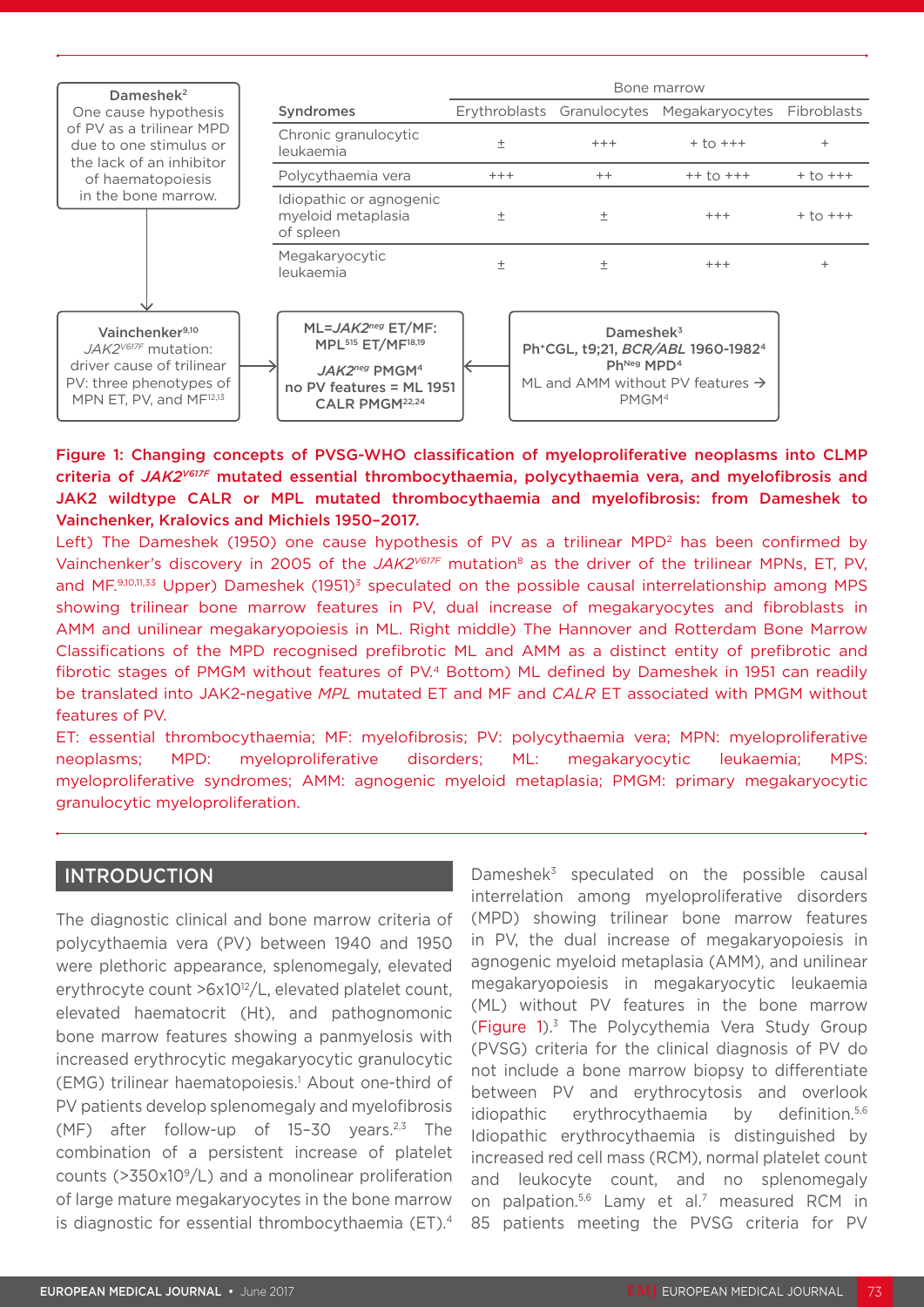(haemoglobin [Hb] >18 g/dL, Ht >0.52 in males and Hb >16 g/dL, Ht >0.47 in females) and in 18 patients with masked PV (inapparent PV) with normal erythrocyte, Hb, and Ht values. RCM was increased in patients with classical PV with no or minor splenomegaly. RCM was increased in masked or inapparent PV patients due to significant splenomegaly and hypersplenism.7 The PVSG defined idiopathic or AMM of spleen and bone marrow as primary MF (PMF). As MF is a secondary event in all variants of MPD, the Hannover and Rotterdam Bone Marrow Classification discovered prefibrotic ML and fibrotic stages of AMM as the

third distinct MPD entity of primary megakaryoctic granulocytic myeloproliferation (PMGM) without features of PV (Figure 1).4

### MOLECULAR AETIOLOGY OF *JAK2V617F* TRILINEAR MYELOPROLIFERATIVE DISORDERS

The one cause hypothesis of Dameshek $2$  that PV is a trilinear MPD has been confirmed by Vainchenker's discovery in 2005 that the acquired *JAK2V617F* mutation is the driver cause of three MPD phenotypes: ET, PV, and MF (Figure 1).8-10



#### Figure 2: The sequential occurence of CLMP defined essential thrombocythaemia, polycythaemia vera, and myelofibrosis related to *JAK2* allele burden in *JAK2V617F* mutated trilinear myeloproliferative neoplasms.

Upper) The discovery of the somatic *JAK2V617F* gain mutation can explain the three sequential phenotypes of ET, PV, and MF. A slight increase (changes) in the *JAK2V617F* kinase activity in heterozygous mutated MPN is enough to produce the clinical phenotype of ET. Increasing levels of *JAK2V617F* kinase activity in trilinear MPN due to mitotic recombination resulting in heterozygous/homozygous and predominantly homozygous mutated MPN is associated with early, overt, and advanced PV, respectively (Vainchenker and Constantinescu 2005,<sup>9</sup> Villeval et al. 2006.<sup>10</sup> Lower) Dynamics of the JAK2<sup>V617F</sup> disease processes in PV as a broad spectrum (Tables 1 and 2) ranging from normocellular ET, prodromal PV mimicking ET and the defintive increase in red cells (>5.8x10<sup>12</sup>/L) followed by masked PV, PV complicated by fibrosis and splenomegaly, spent phase PV and blastic transformation. Designed by Michiels et al. 2006–2016. Right) Initial stage of *JAK2V617F* mutated ET and prodromal PV with normal RCM and erythrocytes <5.7x1012/L versus manifest PV with definitive increase of RCM and erythrocytes >5.7x10<sup>12</sup>/L.<sup>4,37</sup>

EPO: erythropoietin; ET: essential thrombocythaemia; RCM: red cell mass; PV: polycythaemia vera; MF: myelofibrosis; MPN: myeloproliferative neoplasms.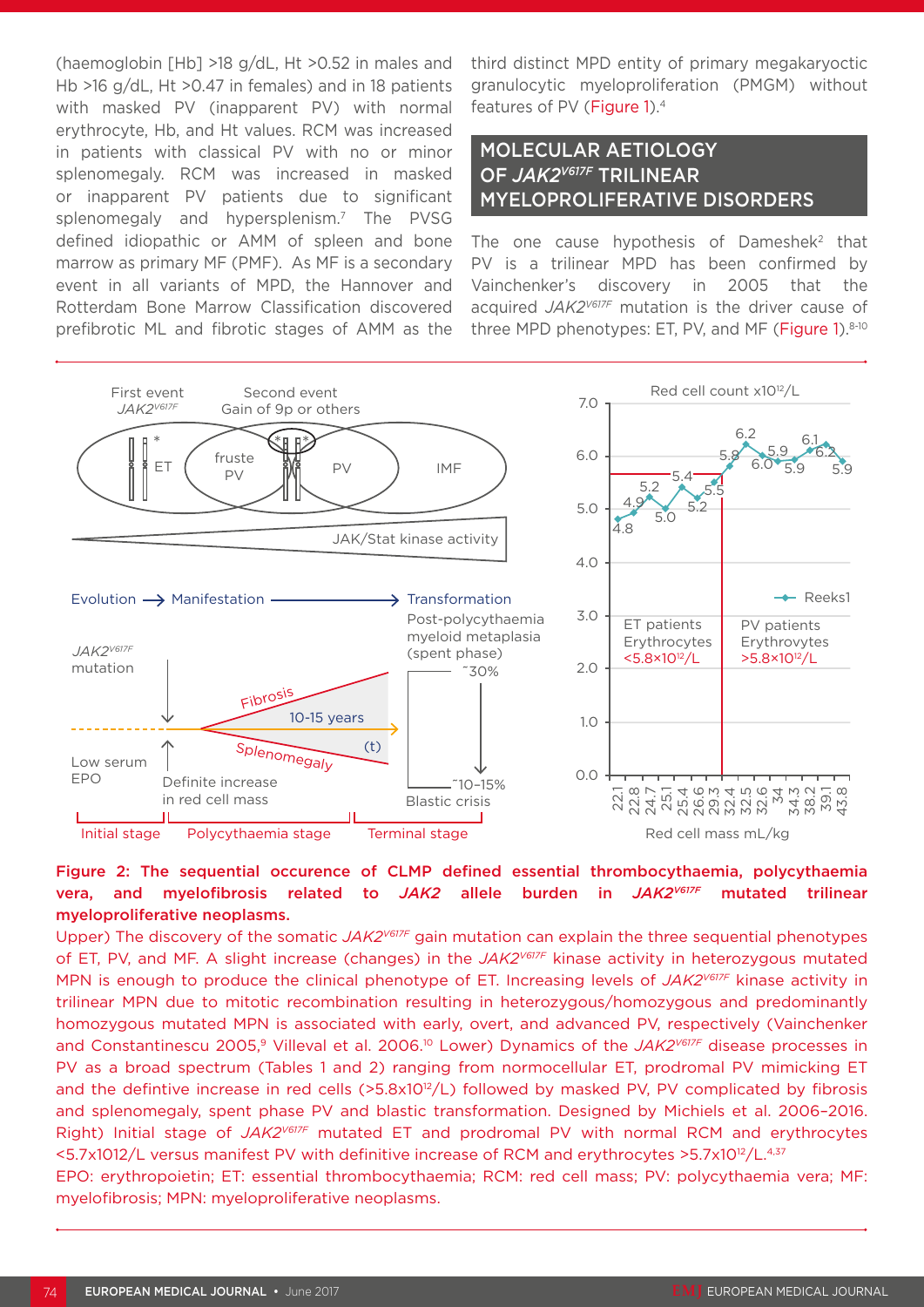Vainchenker and Constantinescu<sup>9</sup> proposed the concept that low *V617F* constitutional kinase activity in heterozygous mutated *JAK2V617F* mutated patients is enough to produce the ET phenotype and that higher *V617F* constitutional kinase activity in *JAK2V617F* mutated heterozygous/homozygous or homozygous mutated patients is needed to produce the PV phenotype (Figure 2).9,10 The *JAK2V617F* dosage hypothesis has been confirmed at the bone marrow haematopoietic stem cell level by the demonstration that endogenous erythroid colonies (EEC) from ET patients are mainly heterozygous for the *JAK2V617F* mutation, whereas all PV patients are either hetero/homozygous or mainly homozygous for the *JAK2<sup>V617F</sup>* mutation (Figure 2).<sup>11</sup>

Michiels and Medinger<sup>12</sup> studied RCM in relation to erythrocyte count in World Health Organization (WHO)-defined ET patients (24 patients) and PV patients (46 patients) with no or minor splenomegaly. The *JAK2V617F* mutation load in 24 ET patients was zero in 10 patients and positive in 14 patients; this mutation load ranged from 3–20%, 20–42%, and >50% in six, five, and two cases, respectively. The *JAK2V617F* mutation load in 36 evaluable PV patients ranged from 3–20% and from 20–50% and was >50% in 5, 12, and 19 PV cases, respectively. Increased erythrocyte counts above normal levels (>5.8x1012/L in males and >5.6x10<sup>12</sup>/L in females) correlated with increased RCM in PV patients whereas ET patients had normal erythrocyte counts and RCM (Figure 2).<sup>12</sup> Increased RCM and erythrocytes  $>5.8/5.6 \times 10^{12}/L$  in PV were associated with Hb values from 14.6–18.9 g/L and Ht values from 0.46–0.57. Normal RCM in ET patients were related to erythrocyte counts of 4.6–5.4×1012/L, Hb from 14.0–16.1 g/L, and Ht from 0.39-0.47.<sup>13</sup> consistent with the diagnosis of ET or prodromal PV (Tables 1 and 2).

The mutation load in percentages of *JAK2* mutated granulocytes in a large retrospective Italian study of *JAK2V617F* trilinear MPNs was low in 250 ET patients (median: 18%), significantly higher in 212 PV patients (median: 42%) and 18 post-ET MF patients (median: 42%), and predominantly high (>50%) in post-PV MF (median: 93%) patients.<sup>14</sup> A JAK2 allele burden >50% (homozygous) was recorded in 2% of 250 ET patients, in 41% of 212 PV patients, in 72% of 18 post-ET patients, and in 93% of 55 post-PV patients.14 The correctness of the *JAK2* dosage hypothesis has been confirmed in patients with hereditary ET caused by the heterozygous germline gain of function mutations *JAK2V617I* and *JAK2R564Q*  in the JAK2 gene.15-17 Affected hereditary ET patients heterozygous for the *JAK2V617I* and *JAK2R564Q* germline mutations have a clinical ET phenotype with normal values for Hb, Ht, erythrocytes, thrombopoietine (TPO), and erythropoietin (EPO) levels. The response to EPO in the EEC assay was normal in congenital *JAKV617I* and *JAK2R564Q* but increased in acquired *JAK2V617F*. 15-17

### *JAK2* WILDTYPE *MPL515* MUTATED MEGAKARYOCYTIC LEUKAEMIA OR ESSENTIAL THROMBOCYTHAEMIA (FIGURE 1 )

With the advent of the *JAK2V617F* discovery, two variants of *JAK2neg* MPN have been discovered: *MPL515* mutated ET and MF4,18,19 and *CALR* mutated ET and MF in PMGM patients.<sup>19-23</sup> (Figure 1). *MPLW515L* and *MPLW515K* as the driving cause of MPN in large series of ML, or ET and MF patients occurred with a frequency rate of approximately 1% and 5%, respectively.18,19 In a European study19 of 176 cases with the *MPL515* mutation, the *MPLW515L* mutation occurred in 110 cases, and the *MPLW515K* mutation in 58 cases. The overall mutation levels were lower (25%) in *MPLW515L* (n=106) compared with the level of 37% in cases with *MPLW515K* (n=32). Of the 138 *MPL515* cases (ET, n=99; MF, n=36; ratio of ET versus MF: 2:1), the median *MPL<sup>W515L</sup>* mutation levels were significantly lower (21%) in ET than those (46%) in MF patients. The 29 homozygous *MPL515* positive cases had a diagnosis of MF in 15 patients and ET in 12 patients.

The presence of clustered small and giant megakaryocytes with deeply lobulated staghorn like nuclei in *MPL515* mutated ET are not seen in *JAK2V617F* positive normocellular ET, prodromal PV, masked PV, and PV.20,21 The pleomorphic megakaryocytes in *JAK2V617F* mutated ET in bone marrow biopsy were not larger but similar in size to medium to large megakaryocytes (pleomorphic) in prodromal and overt PV. Erythropoiesis in *MPL* thrombocythaemia is reduced whereas a local increase of erythropoiesis in areas of loose clustered pleiomorphic megakaryoctyes is present in *JAK2V617F* normocelluar ET and prodromal PV. LAF score, serum EPO, and ferritin levels are normal in *MPL* MPN cases and increased in *JAK2V617F* MPN cases.<sup>20,21</sup>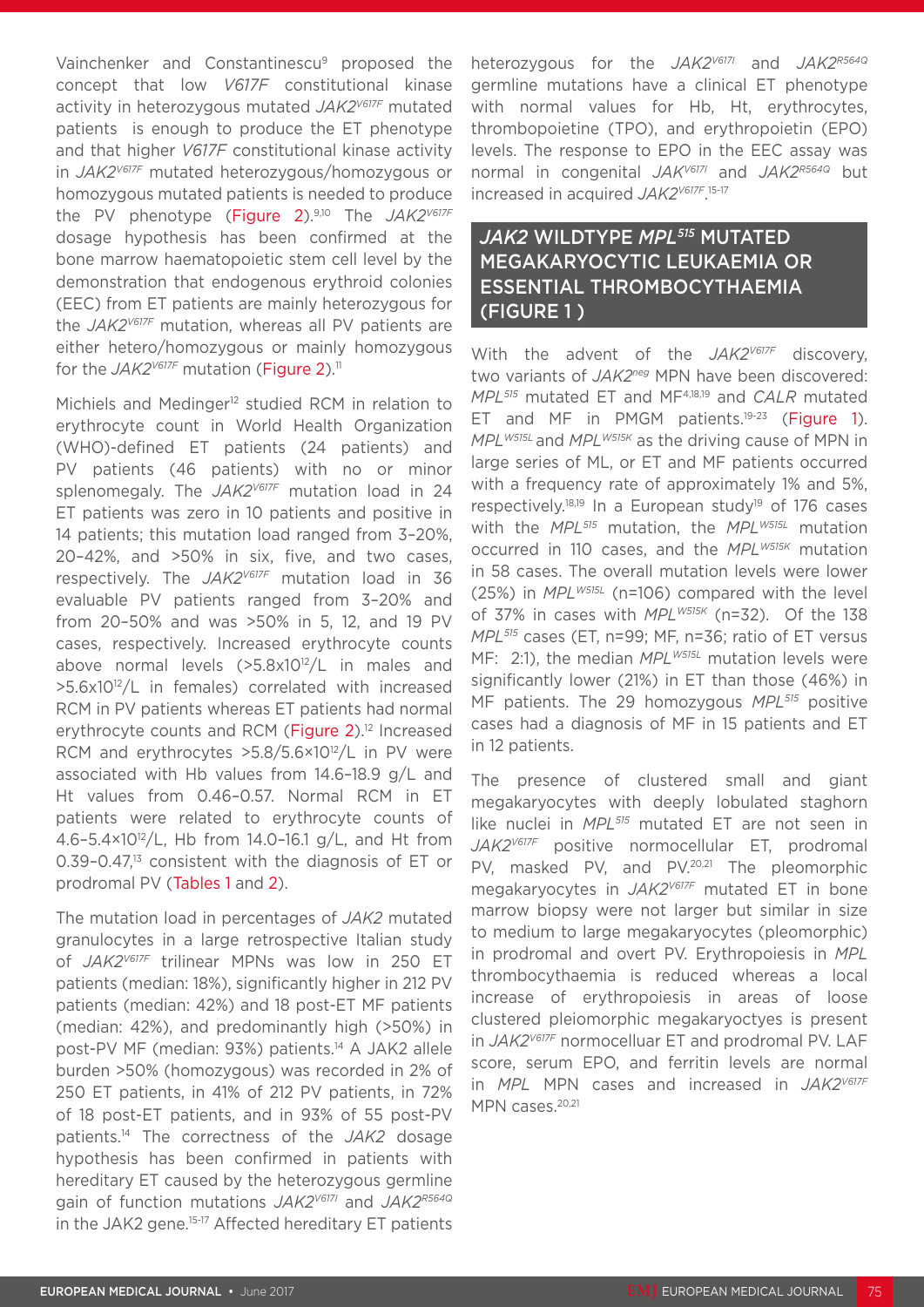Table 1: International Clinical, Laboratory, Molecular, and Pathobiological (2017 CLMP) criteria for diagnosis of *JAK2V617F* mutated essential thrombocythaemia, prodromal polycythaemia vera, masked polycythaemia vera due to splenomegaly, and post essential thrombocythaemia myelofibrosis.

| <b>CLM</b> criteria                                                                                                                                                                                                                                           | Bone marrow cellularity and pathology                                                                                                                                                                                                                                                           |
|---------------------------------------------------------------------------------------------------------------------------------------------------------------------------------------------------------------------------------------------------------------|-------------------------------------------------------------------------------------------------------------------------------------------------------------------------------------------------------------------------------------------------------------------------------------------------|
| ET.                                                                                                                                                                                                                                                           | Normocellular megakaryocytic                                                                                                                                                                                                                                                                    |
| Platelet count of $>350x10^9/L$<br>Heterozygous JAK2 <sup>V617F</sup> low JAK2 mutation load<br>2.<br>Normal erythrocytes <5.8x10 <sup>12</sup> /L<br>3.<br>males; $\leq 5.6 \times 10^{12}/L$ females<br>Normal haemoglobin and hematocrit<br>4.             | Normocellular bone marrow (<60%), M proliferation and<br>clustering of medium sized to large (pleomorphic)<br>mature megakaryocytes<br>No proliferation of granulopoiesis and no or some<br>increase of erythropoiesis. RF 0 or 1                                                               |
| Prodromal PV                                                                                                                                                                                                                                                  | <b>Hypercellular EM</b>                                                                                                                                                                                                                                                                         |
| Platelet count of $\geq 350x10^9/L$ ; Normal erythrocytes.<br>1.<br><5.8x10 $^{12}/L$ males; <5.6x10 $^{12}/L$ females.<br>JAK2 <sup>V617F</sup> intermediate to high JAK2 mutation load<br>2.<br>3.<br>Low EPO, increased LAP score<br>Spontaneous EEC<br>4. | Increased cellularity (60-80%) due to variable degrees<br>of EM proliferation and no increase of granulopioesis.<br>Proliferation and clustering of medium sized to large<br>(pleomorphic) mature megakaryocytes.<br>RF 0 or 1                                                                  |
| Prefibrotic hypercellular ET<br><b>Masked PV or myelofirosis</b>                                                                                                                                                                                              | Hypercellular trilinear EMG = masked $PV^{7,37}$<br>Hypercellular megakaryocytic granulocytic (MG=ET-MF)                                                                                                                                                                                        |
| Platelet count of $\geq$ 350x10 <sup>9</sup> /L<br>Hb > 12g/dL<br>2.<br>JAK2V617F; high JAK2 mutation load<br>3.<br>Slight or moderate splenomegaly<br>4.<br>No preceding or allied CML, PV, PMGM, RARS-T, or MDS<br>5.                                       | EMG or MG proliferation with relative reduced erythroid<br>precursors. Loose to dense clustering of pleiomorphic<br>megakaryocytes with hyperploid or clumpsy nuclei.<br>Grading of RF and MF:4,37 Prefibrotic RF $O/1 = MF O$ ,<br>Early fibrotic RF $2 = MF 1$ , Fibrotic: RF3/4, RCF = MF2/3 |

CLM: Clinical, Laboratory, and Molecular; ET: essential thrombocythaemia; PV: polycythaemia vera; EPO: erythropoietin; EEC: endogenous erythroid colony formation; Hb: haemoglobin; CML: chronic myeloid leukaemia; PMGM: primary megakaryocytic granulocytic myeloproliferation; MDS: myelodysplastic syndrome; RARS-T: refractory anaemia with ringed sideroblasts associated with marked thrombocytosis; EMG: erythrocytic megakaryocytic granulocytic; RF: reticuline fibrosis; MF: myelofibrosis.

#### MEGAKARYOCYTIC LEUKAEMIA AND *CALR* THROMBOCYTHAEMIA WITHOUT POLYCYTHAEMIA FEATURES

CALR as the driving cause of ML<sup>3</sup> or PMGM<sup>4</sup> (Figure 1) has been detected in the majority of *JAK2neg* WHO-defined ET and PMF cases by Kralovics;<sup>22</sup> this was the second groundbreaking event in MPN molecular research that prompted us to revise and simplify the 2016 WHO and European Clinical, Molecular and Pathological (ECMP) MPN classifications4,13,20,21 into a new set of Clinical Laboratory, Molecular and Pathologic (CLMP) criteria for *JAK2*, *MPL*, and *CALR* mutated MPNs (Tables 1, 2, and 3). The MPN research laboratory of Kralovics4 discovered somatic mutations of 52-bp deletion in one patient, of 1-bp deletion in one patient, and recurrent 5-bp insertion in four PMF patients.<sup>22</sup>

Following sequencing and mutation screening in a cohort of 896 MPN patients, *CALR* mutations were detected in 78 of 311 (25%) ET patients, in 72 of 203 (35%) PMF patients, and in none of

382 PV patients. A total of 36 types of somatic *CALR* mutations (insertions and deletions) caused a frameshift reading frame with the resulting mutant CALR protein that shares a novel sequence in exon 9 with the C-terminal becoming positively charged amino acids, whereas the C-terminal of non-mutant CALR protein is negatively charged. Mutations of Type 1 (52-bp deletion) and mutations of Type 2 (5bp-insertions) accounted for 53% and 31.7% of all *CALR* cases. Other *CALR* variant mutations were observed at low frequencies or only in a single *JAK2* wildtype ET or MF patient.

A large cohort of 1,235 ET and PMF patients carried the *JAK2V617F*, *MPL515*, and *CALR* exon 9 mutation in 63.4%, 4.4%, and 23.5% of cases, respectively, and 8.8% were triple negative for these clonal markers.<sup>22</sup> *CALR* mutations mutually excluded both *JAK2V617F* and *MPL515* mutations since all *CALR* mutated ET and MF patients were negative for *JAK2V617F*, exon 12 *JAK2*, and *MPL* mutations. The *CALR* mutation was detected in 195 of 289 (67%) *JAK2/MPL* wildtype ET, and in 105 of 120 (80%) *JAK2/MPL* wildtype MF.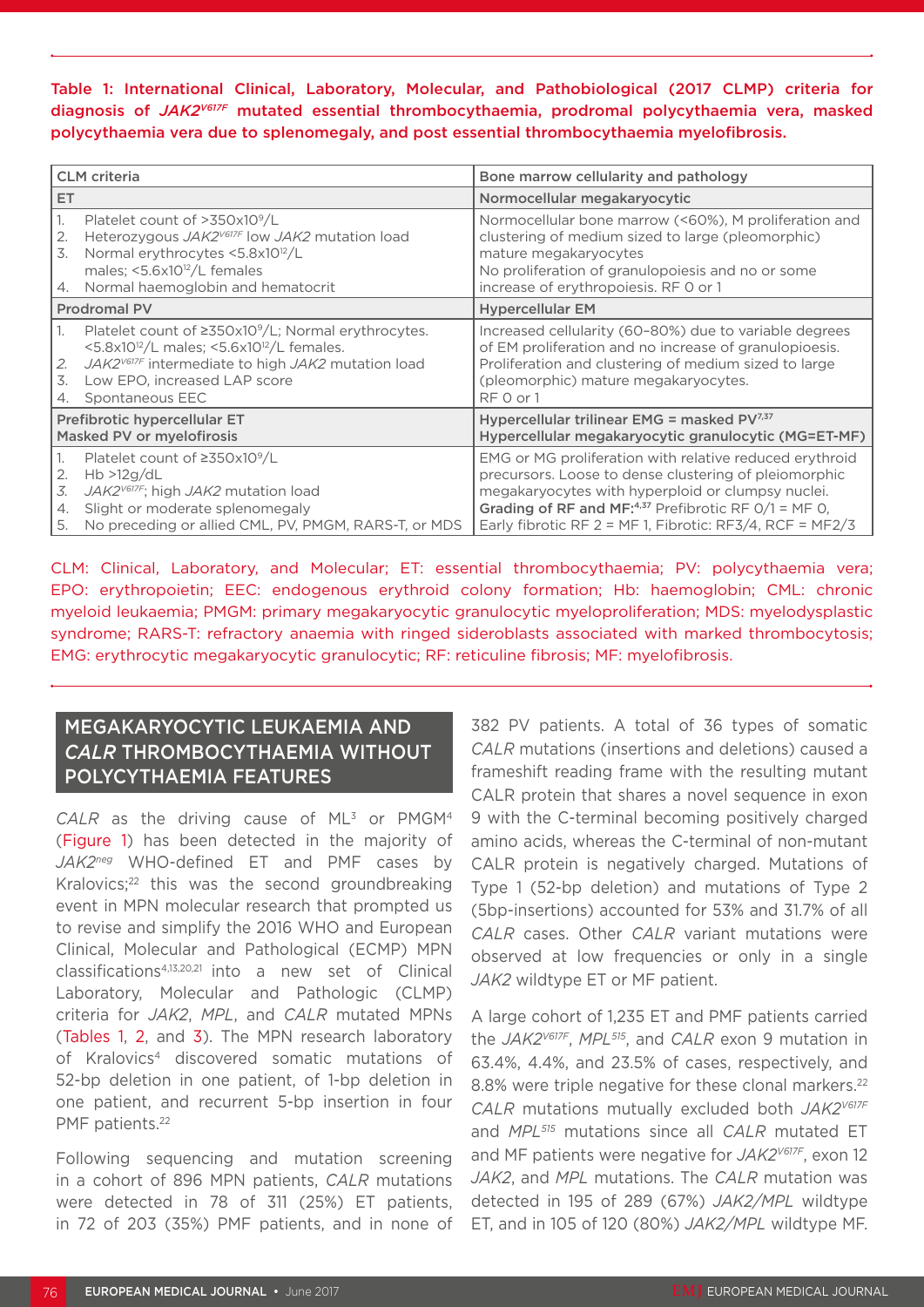Table 2: International Clinical Molecular and Pathological criteria for the diagnosis of *JAK2* mutated classical polycythaemia vera, masked polycythaemia vera due to splenomegaly or exon 12 PV versus primary or secondary erythrocytoses.

| CLM criteria (A: major; B: minor)                                                                                                                                                                                                                                                                                                                                                                                                                                                                                                                                                                                                                                          | Bone marrow pathology                                                                                                                                                                                                                                                                                                                                                                   |
|----------------------------------------------------------------------------------------------------------------------------------------------------------------------------------------------------------------------------------------------------------------------------------------------------------------------------------------------------------------------------------------------------------------------------------------------------------------------------------------------------------------------------------------------------------------------------------------------------------------------------------------------------------------------------|-----------------------------------------------------------------------------------------------------------------------------------------------------------------------------------------------------------------------------------------------------------------------------------------------------------------------------------------------------------------------------------------|
| A1) Erythrocytes >5.8x10 <sup>12</sup> /L in males; >5.6x10 <sup>12</sup> /L in females.<br>Increased RCM optional<br>A2) JAK2 <sup>V617F</sup> intermediate high mutation load<br>A3) Low serum EPO level. Increased LAP score<br><b>B1)</b> Platelets >350 $\times$ 10 <sup>9</sup> /L<br>B2) Leukocytes >10 x10 <sup>9</sup> /L and raised LAP-score<br>or increased CD11b expression<br><b>B3)</b> Splenomegaly on echogram (>12 cm).<br>Masked PV is defined by JAK2 <sup>V617F</sup> mutation, normal Hb, Ht, and<br>erythrocytes <5.6x10 <sup>12</sup> /L, splenomegaly, and increased RCM<br>due to splenomegaly and EMG bone marrow pathology. <sup>7,31,37</sup> | PV: Increased cellularity (60-100%) due to<br>increased EM in early stage and trilinear EMG<br>proliferation (panmyelosis)<br>Endogenous erythroid colony formation<br>Grading of reticuline fibrosis/myelofibrosis <sup>4,37</sup><br>Prefibrotic: $RF-O/1 = MF-O$<br>Early fibrotic: $RF-2 = MF-1$<br>RCF $3/4$ = MF-2/3<br>Fibrotic:<br>JAK2 exon 12 mutated PV is a distinct entity |

CLM: Clinical, Laboratory, and Molecular; PV: polycythaemia vera; Hb: haemoglobin; Ht: haematocrit; RCM: red cell mass; EMG: erthrocytic megakaryocytic granulocytic; RF: grading fibrosis; MF: myelofibrosis.

The *CALR* mutation was found in none of the 45 chronic myeloid leukaemia patients, 73 of myelodysplastic syndrome patients, 64 of chronic myelomonocytic leukaemia patients, and in 3 of 24 refractory anaemia with ringed sideroblasts associated with marked thrombocytosis (RARS-T) patients. The 24 RARS-T patients carried the *JAK2V617F* in 10 cases, *MPL* in 2 cases, *CALR* in 3 cases, and *SF3B1* in 16 cases.<sup>22</sup> The UK MPN study Group of Dr Tony Green and co-workers detected the *CALR* somatic mutation in 110 of 158 *JAK2/MPL* wildtype MPN samples (80 of 112 ET, and 18 of 32 MF samples) in none of 511 *JAK2V617F* or exon 12 *JAK2* mutated MPNs and in 10 of 120 myelodysplastic syndrome samples: RA in 5 of 53 cases, RARS in 3 of 27 cases, RA with excess blasts in 2 of 17 cases, CMML in 1 of 33 cases, and atypical CML in 1 of 29 cases.23 The somatic *CALR* mutation was not found in 502 solid tumours, 1,015 cell lines, and 505 controls.<sup>23</sup>

The 52-bp deletions (*CALR* Type 1) eliminate almost all negatively charged amino acids, whereas the 5-bp insertions (*CALR* Type 2) retain aproximately half of the negatively charged amino acids.<sup>22</sup> Such genetic differences in Type 1 and Type 2 *CALR* mutations predict different clinical phenotypes. *CALR* Type 1 deletions occur more frequently in MF than in ET.<sup>22</sup> The USA-Italian study of Tefferi and Vanucchi<sup>24</sup> divided 1,027 ET patients into a test (n=402) and validation cohort (n=625). Among 402 ET patients, 227 (57%), 11 (3%), and 114 (28%) harboured *JAK2*, *MPL*, and *CALR* mutations, respectively and 12% were triple negative.<sup>24</sup> The 114 *CALR* ET patients were Type 1 in 51 (45%) and

Type 2 in 44 (39%). Male sex was associated with Type 1, younger age with Type 2 variants, and platelet counts were significantly higher in Type 2 versus Type 1 *CALR* ET in the test and validation (n=111) cohorts of *CALR* ET patients.24 A large French study by Cabagnols et al.25 of 368 *CALR* MPN patients analysed the association of *CALR* Type 1 and Type 2 in ET (n=251) and MF (n=64) patients. The ratio of *CALR* ET to MF patients was 3.9.25 The relative frequency of *CALR* Type 1 versus *CALR* Type 2 in 251 ET patients was 51% versus 39% and in 64 MF patients it was 70% versus 13%; the median age was 61 years in Type 1 and 52.5 years in Type 2 patients; and the mean platelet count was 731 x109/L in *CALR* Type 1 and 870x109/L in Type 2 *CALR* MPN patients.<sup>25</sup> A higher allelic burden was more frequent in CALR MF (5/35=14.3%) than in ET (6/158=3.8%). *CALR* MPN patients with a low allelic burden (<25%) were only observed in ET (19/158= 11.9%). *CALR* ET and MF patients were younger and had higher platelet counts than *JAK2* ET patients in several studies.<sup>22,23-26</sup> Leukocyte alkaline phospatase scores in the recent study of Kondo et al.27 was normal to decreased in *CALR* MPN. Increased LAP scores are a prominent feature of JAK2<sup>V617F</sup>, ET, PV, and masked PV.<sup>4,21,28</sup>

### THROMBOSIS FREE AND OVERALL SURVIVAL IN *JAK2*, *CALR*, AND *MPL* MUTATED MYELOPROLIFERATIVE NEOPLASMS

In the original Austrian study by Kralovics of 186 CALR, 576 *JAK2*, and 35 *MPL* mutated ET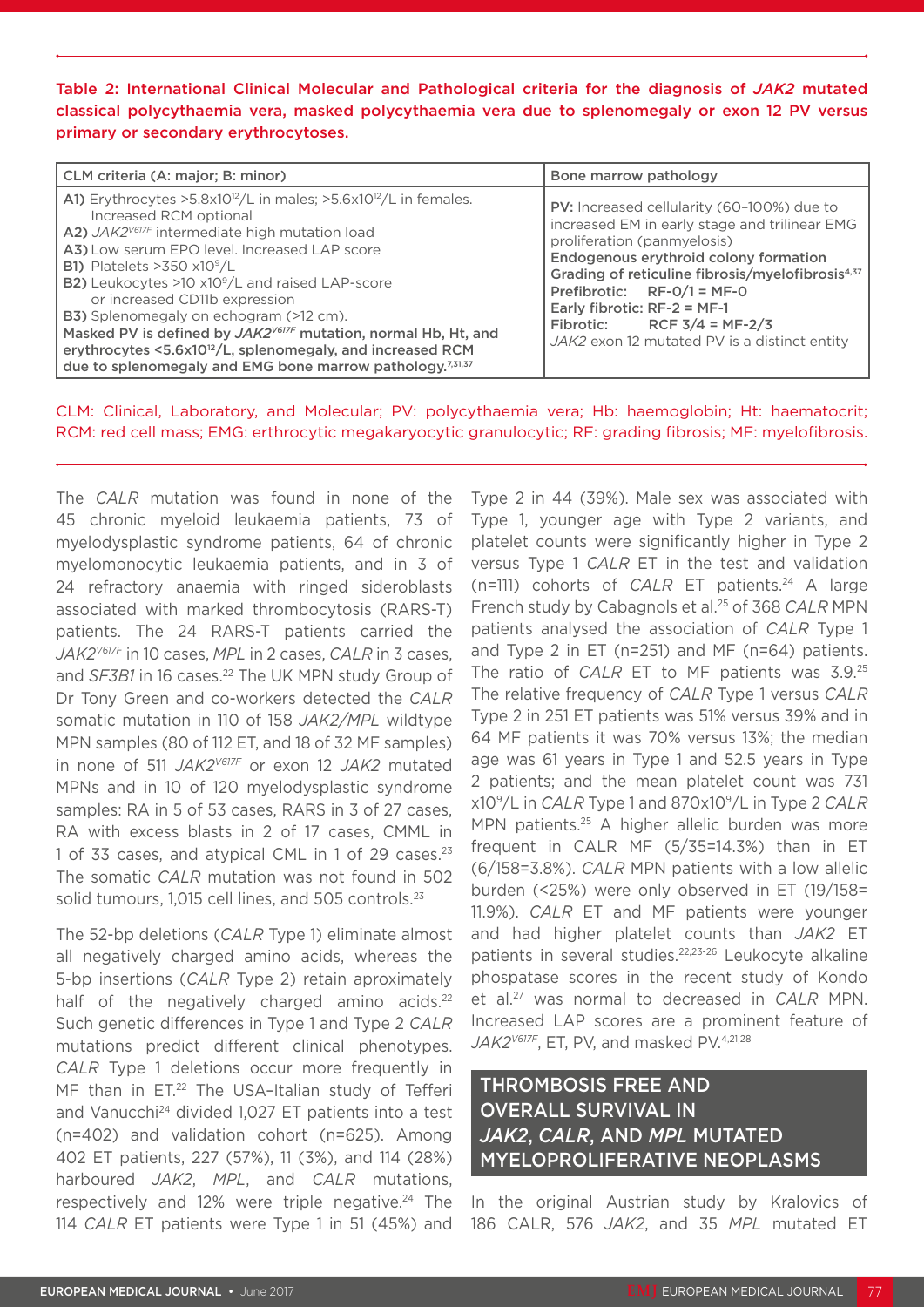patients, the overall survival (OS) at 10 years was 96.9% for *CALR* ET patients and 91.1% in *JAK2V617F* ET patients.29 In the Italian ET study of 89 *CALR*, 369 *JAK2V617F*, and 25 *MPL515* mutated and 93 wildtype ET patients, the frequencies of microvessel symptoms were 24.7%, 27.4%, 56%, and 21.5%, respectively,<sup>30</sup> whereas the frequencies of major thrombosis at diagnosis, in the preceding 2 years and during follow-up were 13.5%, 30.1%, 40.0%, and 16% in *CALR*, *JAK2*, *MPL*, and wildtype ET patients, respectively.30 The major thrombosis free survival was significantly longer in 89 *CALR* and 93 wildtype patients as compared with 369 *JAK2* and 25 *MPL* ET patients. The cumulative incidence of major thrombosis at 10 years were 5.1%, 14.5%, 19.5%, and 8.1% in *CALR*, *JAK2*, *MPL*, and wildtype thrombocythaemia patients, respectively.<sup>30</sup> In contrast, the Kaplan-Meier OS curves did not show significant differences between *JAK2*, *MPL*, and *CALR* ET patients, which indicated that the high frequency of major thrombosis patients in *JAK2* and *MPL* ET as compared to *CALR* ET patients has no prognostic significance in terms of OS in ET.30

*CALR* MF patients had a better OS than *JAK2* MF patients than in *CALR* MF (p=0.049) in several studies.22-26 In the Austrian study, 98 *CALR* MF patients had a longer OS (median: 21 years) as compared with 189 *JAK2* MF (median: 11.0 years) and 18 MPL MF patients (median: 8.2 years).<sup>29</sup> The OS curves from a large Italian PMF study) $^{29}$  in 72 *CALR*, 396 *JAK2*, 25 *MPL*, and 53 triple negative MF patients show that *CALR* MF patients had a better median OS than *JAK2* MF patients (hazard ratio: HR *CALR*/*JAK2* 2.3, p<0.001), MPL-MF patients (HR *MPL*/*JAK2* 2.6, p=0.009) and triple-negative MF patients (HR wildtype/*JAK2* 6.2, p<0.001).29 The median ages at time of diagnosis were 50, 63, 64, and 67 years for *CALR*, *JAK2*, *MPL*, and triple negative MF patients, respectively, indicating that the ultimate median age reached at time of death from MF will be near to 75 years and quite similar in PMF patients caused by the driver mutations *CALR*, *JAK2*, and *MPL* for MPN.22,29

### CLINICAL, LABORATORY, MOLECULAR, AND PATHOLOGICAL FEATURES OF MYELOPROLIFERATIVE NEOPLASMS

The large cross-sectional Korean study of 407 WHO-defined MPN patients (111 PV, 179 ET, and 117 MF)<sup>31</sup> translated the 2016 WHO classes of ET, PV, and MF patients into four distinct CLMP classes of *JAK2V617F*, exon 12 *JAK2*, *MPL515*, and *CALR* myeloneoproliferations. The three driver mutations were detected in 82.6% of 407 MPN patients and showed a distribution frequency of three distinct MPNs: *JAK2* in 275 patients (67.5%), *CALR* in 55 patients (13.7%), and *MPL* in 6 patients (1.5%). The clinical phenotypes in 275 *JAK2* mutated MNP were PV in 101 cases, ET in 95 cases, and MF in 79 cases. The clinical phenotypes in 56 *CALR* mutated MPN were PV in no cases, ET in 40 cases, and MF in 16 cases.<sup>31</sup> The clinical phenotypes in six MPL cases were ET in three and MF in three. The seven cases of exon 12 *JAK2* were diagnosed as PV in its purity and none as ET or MF.<sup>31</sup>

The mean age of *CALR* mutated MPN patients (57.5 years) was 8.5 years younger than in *JAK2* mutated MPN patients (66 years).31 Exon 12 *JAK2* mutated MPN patients presented with increased erythrocyte counts >5.8x1012/L, normal platelet counts of  $<350x10^9/L$ , and no anaemia consistent with the diagnosis of erythrocythemic PV (Figure 2).31 *CALR* mutated MPN (ET and MF) patients presented with normal to decreased values for Hb, Ht, and erythrocytes (upper limit <5.8/5.6x10<sup>12</sup>/L) (Figure 2). Erythropoiesis in bone marrow histology studies was normal or reduced in all cases of *CALR* and *MPL* mutated MPN.32

The values for Hb, Ht, and erythrocyte counts in 2016 WHO-defined *JAK2V617F* mutated MPN cases ranged from anaemic in MF, normal in ET, and increased in PV when the CLMP criteria are applied (Tables 1 and 2). Bone marrow lineage proliferation profile in 265 WHO-defined *JAK2* mutated MPN revealed monolinear megakaryocytic proliferation in 29.1% of cases; dual proliferation of erythropoiesis and megakaryopoiesis (EM, prodromal PV) in 13.5% of cases; trilinear proliferation of erythropoiesis, megakaryopoiesis, granulopoiesis (EMG, classical PV) in 31.3% of cases; and granulopoiesis megakaryopoiesis (*JAK2* MF) in 26.2% of cases when the simplified and improved EuroAsian CLMP criteria in Tables 1, 2, and 3 were applied.31 Bone marrow lineage proliferation profile in 56 *CALR* mutated MPN cases revealed E and EG in zero, monolinear megakaryocytic in 66%, and dual GM in *JAK2*/MPL wildtype, but *CALR* mutated MPN in 34%31 (formerly diagnosed as ML by Dameshek<sup>3</sup> or PMGM myeloneoproliferation [MNP] by Michiels et al.<sup>4</sup>).

The *JAK2* allele burden in WHO defined *JAK2V617F* mutated MPN (ET, PV, MF) from the Korean crosssectional MPN study<sup>31</sup> was widely distributed from 1.8–98.6%. The allele burden in exon 12 *JAK2*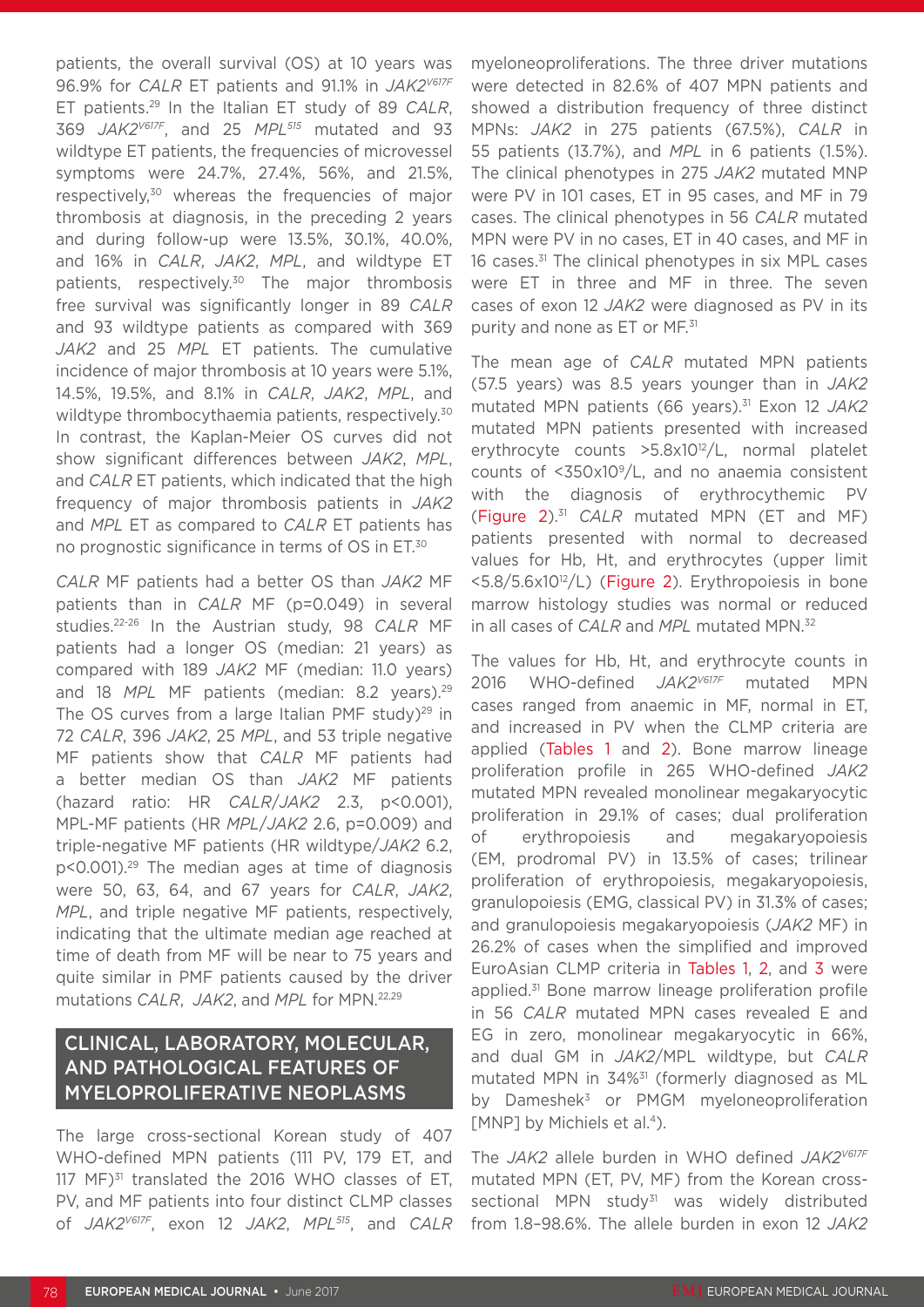mutated MPN remained <50%, which is completely in line with the heterozygosity of mutated exon 12 at the EEC level.33 *JAK2V617F* mutated 'forme fruste' PV (prodromal PV), early PV, and exon 12 PV patients presented with EM bone marrow neoproliferation without fibrosis (MF  $O/1$ ).<sup>31</sup> The allele burden in EM and EGM of the two JAK2 mutated MPNs was significantly higher in *JAK2V617F* (84.9%) than in exon 12 *JAK2* (44.5%) MPN. The mean values of the *JAK2V617F* allele burden in megakaryocyte (=ET), GM (=MF), EM (=PV), and EGM (=PV) bone marrow proliferations were 37.5%, 68.9%, 76%, and 89.2%, respectively. The *JAK2V617F* EM and EGM molecular pathologic (MP) groups are associated with high allele burden and increased erythrocytes  $(5.8x10^{12}/L,$  Figure 2), which is consistent with the diagnosis of classical PV. The normocellular megakaryocytic molecular genetic-pathologic (GP) groups in various clonal MPNs are associated with normal erythrocytes and leukocytes consistent with the diagnosis *JAK2* or *CALR* mutated thrombocythaemia and have the lowest allele mutation burden.31 *JAK2V617F* EGM and GM molecular GP groups have the highest allele burden and most pronounced leukocytosis, whereas allele burden and leukocytosis are much less pronounced in the *CALR* GM GP group. The grade of fibrosis in the Korean study<sup>31</sup> was divided into minimal (MF  $O(1)$ ) and overt (MF 2/3), according to standardised criteria.4,29,34 The frequency of overt fibrosis in *JAK2V617F* and *CALR*-mutated and triple-negative MPN patients were 22.2%, 27.1%, and 29.3%, respectively. *JAK2V617F*-GM and *CALR*-GM bone marrow histology showed a high rate of overt fibrosis (46.0 and 42.1%), followed by *JAK2V616F*-M (17.5%), *CALR*-M (17.2%), and *JAK2V617F* EGM (10.4%; p<0.001). None of the *JAK2*-EM ('forme fruste' and early PV and exon 12 PV) patients presented overt fibrosis. Bone Marrow Fibrosis (BMF) Grade MF 0/1 versus Grade 2/3 appeared to be a main adverse prognostic factor when associated with *JAK2V617F* and triple negative MPN disease.<sup>31</sup>

### MOLECULAR PATHOBIOLOGY *CALR* THROMBOCYTHAEMIA AND MYELOFIBROSIS

All *JAK2* and *MPL* thrombocythaemias are driven by indirect cytokine activation (*JAK2<sup>V617F</sup>*)STAT5 or TPO->TpoR=MPL), or direct cytokine activation (*MPL515* and *MPL505*) cytokine receptor activation.

#### Table 3: Clinical Laboratory, Molecular and Pathological criteria for hypercellular essential thrombocythaemia associated with primary megakaryocytic, granulocytic myeloproliferation caused by calreticulin mutations.

| CM criteria PMGM or CALR thrombocythaemia<br>A1) No preceding or allied other subtype of<br>myeloproliferative neoplasm PV, CML, MDS.<br>A2) Presence of CALR mutation<br>Clinical stages of CALR thrombocythaemia |                                                                | Pathological criteria of PMGM or CALR MGM<br>Normocellular M proliferation stage in a normocellular bone<br>marrow, no increase of granulopoiesis.<br>Hypercellular MG proliferation stage with no increase or<br>relative or absolute reduction of erythropoiesis and erythroid |
|--------------------------------------------------------------------------------------------------------------------------------------------------------------------------------------------------------------------|----------------------------------------------------------------|----------------------------------------------------------------------------------------------------------------------------------------------------------------------------------------------------------------------------------------------------------------------------------|
| C1) Early clinical normocellular prefibrotic M stage:                                                                                                                                                              | precursors. Abnormal dense clustering and increase in atypical |                                                                                                                                                                                                                                                                                  |
| Hb >12g/dL, slight-to-moderate splenomegaly                                                                                                                                                                        | medium sized, large to giant immature megakaryocytes           |                                                                                                                                                                                                                                                                                  |
| Normal or decreased LAP score                                                                                                                                                                                      |                                                                | containing bulbous (cloud-like) hypolobulated nuclei and                                                                                                                                                                                                                         |
| C2) Intermediate clinical MG hypercellular                                                                                                                                                                         | definitive maturation defects.                                 |                                                                                                                                                                                                                                                                                  |
| pre/early fibrotic stage: slight anaemia Hb                                                                                                                                                                        | Grading RF and MF <sup>4,37</sup>                              |                                                                                                                                                                                                                                                                                  |
| $\le$ 12 to >10 g/dL, decreasing platelet count,                                                                                                                                                                   | MF 0                                                           | Prefibrotic CALR MGM, no reticulin fibrosis RF 0/1                                                                                                                                                                                                                               |
| splenomegaly, increased LDH                                                                                                                                                                                        | MF1                                                            | Early fibrotic CALR MGM slight reticulin fibrosis RF 2                                                                                                                                                                                                                           |
| C3) Advanced MG MF stage: anaemia Hb <10 g/dL,                                                                                                                                                                     | MF <sub>2</sub>                                                | Fibrotic CALR MGM increase RF Grade 3 and slight                                                                                                                                                                                                                                 |
| tear drop erythrocytes, increased LDH,                                                                                                                                                                             |                                                                | to moderate collagen fibrosis                                                                                                                                                                                                                                                    |
| increased CD34+ cells, pronounced                                                                                                                                                                                  | MF <sub>3</sub>                                                | Advanced fibrotic CALR MGM with collagen                                                                                                                                                                                                                                         |
| splenomegaly, normal or decreased platelet                                                                                                                                                                         |                                                                | fibrosis-osteosclerosis                                                                                                                                                                                                                                                          |
| counts, leucocytosis, or leukopaenia.                                                                                                                                                                              |                                                                |                                                                                                                                                                                                                                                                                  |

The combination of A1 + A2 and P1 establishes *JAK2* wildtype PMGM or *CALR* thrombocythaemia and various clinical stages (C1, C2, C3) with sequential stages of normocellular *CALR* thrombocythaemia (M) and hypercellular thrombocythaemia (MG) related to the degree of myelofibrosis.

CLM: Clinical, Laboratory, and Molecular; Hb: haemoglobin; PV: polycythaemia vera; CML: chronic myeloid leukaemia; PMGM: primary megakaryocytic granulocytic myeloproliferation; MDS: myelodysplastic syndrome; EMG: erthrocytic megakaryocytic granulocytic; RF: reticuline fibrosis; MF: myelofibrosis; LDH: lactate dehydrogenase.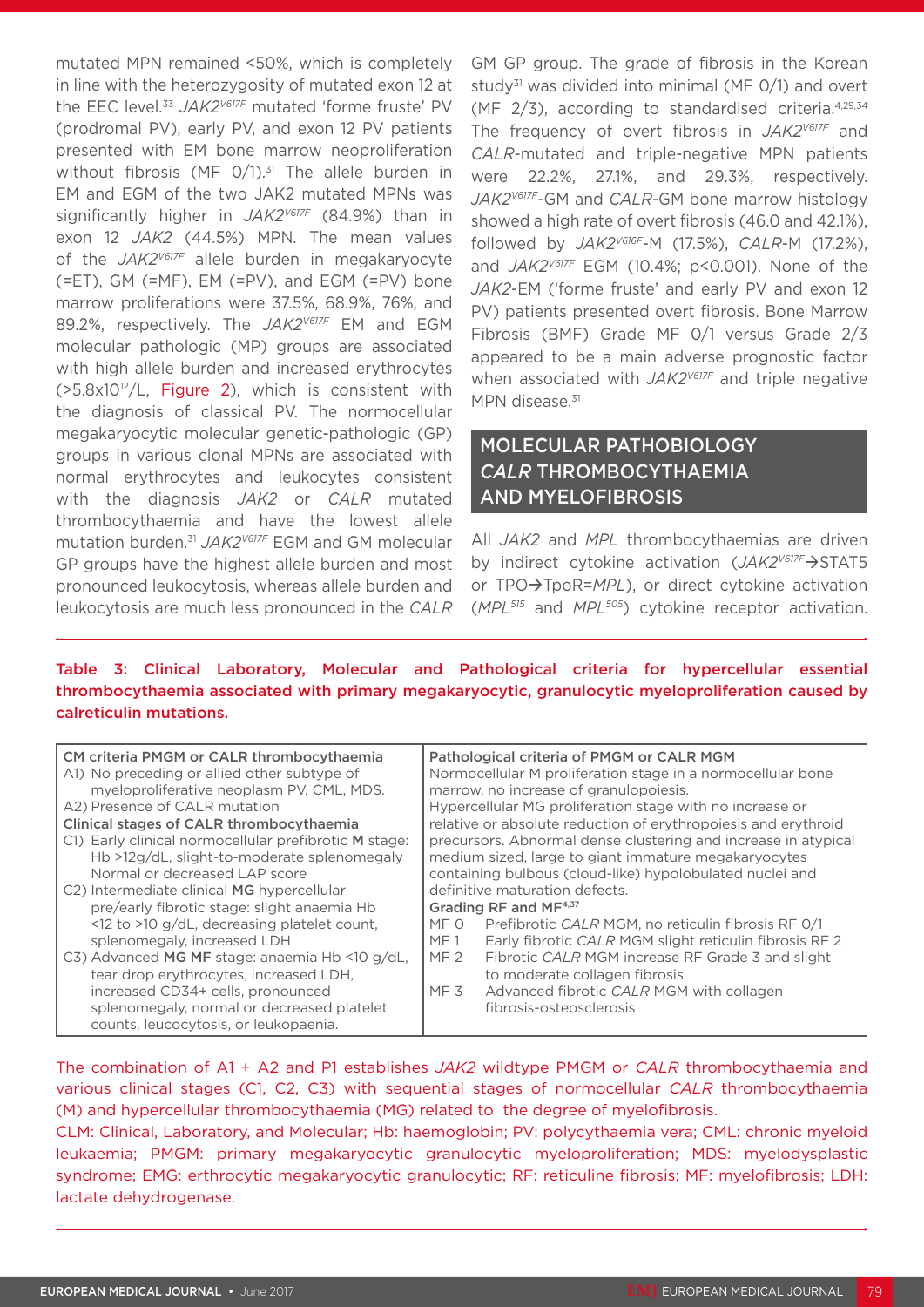Constantinescu, Kralovics, and Vainchenker measured STAT5 transcritional activity in *CALR*  mutated and wildtype Ba/F3 cells along with a cytokine receptor TpoR, EpoR, and GCSFR.32 *CALR* mutants Type 1 and 2, but not wildtype *CALR*, did induce STAT5 activation via TpoR (*MPL*) and GCSFR, but not via EpoR, and not by *CALR* mutants lacking exon 9. The STAT5 activation via GSCFR was much weaker than via TpoR (*MPL*). *CALR* mutants Type 1 and 2 could not induce TpoR (*MPL*) activation in the absence of the JAK2 gene. In transiently HEK293 cells, *CALR* mutants induced dimerisation of JAK2 in the presence of TpoR (MPL), but not of EpoR. The extracelllar domain of TpoR (MPL), but not of EpoR, was indispensible for *CALR* mutant induced activity and the D1D2 distal part of the extracelluar TpoR domain and its associated N-glycosylation sites but not the TPO binding site in the D3D4 domain of TpoR control *CALR* mutant activity, which was more pronounced for *CALR* del52 (Type 1) than for *CALR* ins5 (Type 2) mutants. The Asn residues N117 and N178 present in D1D2 are key players in TpoR (MPL) activation by *CALR* mutants. Knocking down either MPL/TpoR or *JAK2* in megakaryocytic progenitors from *CALR* thrombocythaemia patients inhibited cytokineindependent (spontaneous) megakaryocyte colony formation. Using a retrovirus mouse bone marrow transplant model clearly showed the induction of an *MPL*-mediated thrombocythaemia in *CALR* mutated mice.35 *CALR* del52 Type 1 mutation and, to a lesser extent, *CALR* ins5 Type 2 mutation induced thrombocythaemia due to megakaryocytic myeloneoproliferation in the early post-bone marrow transplant period. The *CALR*-thrombocythaemia disease was transpantable into secondary recipients. After 6 months, *CALR* del2 Type 1 thrombocythaemia mice, in contrast to rare in *CALR* ins5 transduced mice, developed a MF phenotype associated with splenomegaly and marked osteosclerosis mimicking the natural history of *CALR* thrombocythaemia into MF, myeloid metaplasia of the spleen, and hypocellular MF in patients with *JAK2/MPL* wildtype PMGM (Table 3).<sup>20,21</sup>

Araki et al.36 found that expression of *CALR* mutants in UT-7/TPO and YT-7/EPO cells induces TPO independent growth of UT-7/TPO cells but not of UT-7/EPO cells. C-MPL (TpoR) is required for this TPO-independent growth of UT-7/TPO cells. The *CALR* mutant specific carboxyterminal terminus portion (D1D2) binds to the P-domain of the *CALR* mutant to allow the N-domain of the mutant *CALR* to interact with c-MPL (TpoR), thereby explaining the gain-of function activity of CALR mutants Type 1 and 2. *CALR* mutants activate the *JAK2* downstream pathway via binding to c=MPL (TpoR) in UT-7/TPO cells and in TOP-independent megakaryopoiesis in induced pluripotent stem cells and this induction was blocked by *JAK2* inhibitors.

#### **CONCLUSION**

The cross sectional Korean MPN research study on GP characteristics<sup>31</sup> could translate the 2016 WHO classification<sup>13</sup> into a new set of improved EuroAsian CLMP criteria for the diagnosis and staging of MPN (Tables 1, 2, and  $3$ ).<sup>37</sup> The 2017 CLMP criteria will pick up asymptomatic latent, masked, early stage, and symptomatic overt stages of thrombocythemias and polycythaemias 5–10 years earlier compared to the 2008—2016 WHO classifications. Prefibrotic *JAK2V617F* normocellular thrombocythaemia, prodromal PV, and the sequential stage of classical PV and masked advanced PV as well as prefibotic normocellular MPL thrombocythaemia and *CALR* thrombocythaemia ET in the complete absence of any signs of PV are poorly or not defined by the 2016 WHO classification.13,37 The EuroAsian CLMP criteria in Tables 1, 2, and 3 are based on detailed analysis and interpretation of recent advances in the molecular aetiology and pathobiology of *JAK2* trilinear MPN, exon 12 PV, MPL thrombocythaemia, and CALR thrombocythaemia and MF, which have important prognostic and therapeutic implications.37 The diagnostic differentiation staging related to the natural history of prefibrotic (MF 0/1) and fibrotic (MF 2/3) *JAK2*, *MPL*, and *CALR* mutated MPNs should be based on bone marrow megakaryocyte morphology, bone marrow cellularity due to increased erythropoiesis and/or granulopoiesis, *JAK2*, *MPL*, and *CALR* mutation load, and the degree of anaemia, bone marrow fibrosis, and splenomegaly. $32,37$ 

#### REFERENCES

- 1. Dameshek W, Henstell HH. The diagnosis of polycythemia. Ann Intern Med. 1940; 13:1360-87.
- 2. Dameshek W. Physiopathology and

course of polycythemia vera as related to therapy. JAMA. 1950;142(11):790-7.

3. Dameshek W. Some speculations on the myeloproliferative syndromes. Blood 1951;

#### 6(4):372-5.

4. Michiels JJ et al. The 2001 World Health Organization (WHO) and updated European clinical and pathological (ECP)